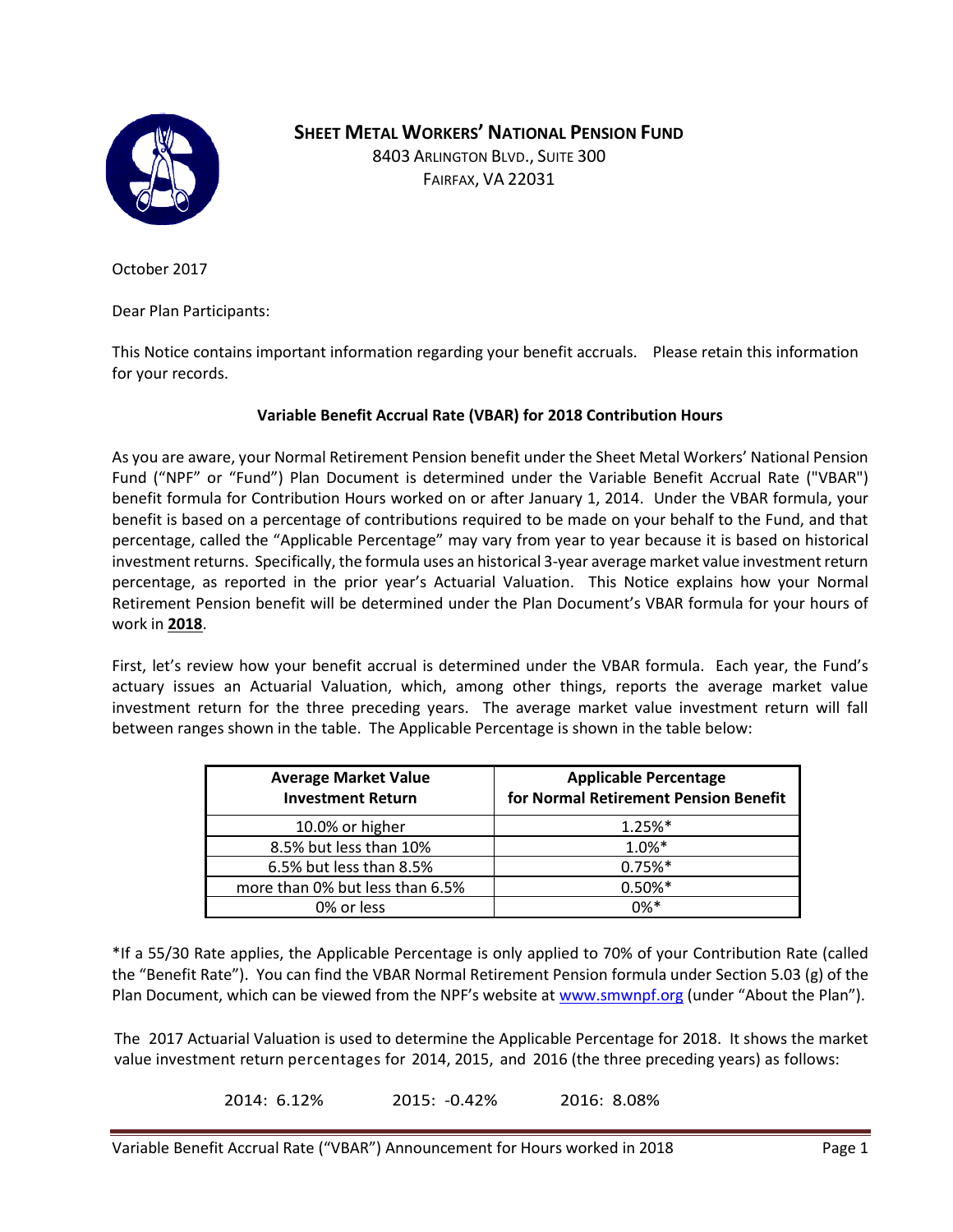The average of those investment return percentages is **4.59%.** Because that percentage is more than 0% but less than 6.5%, the Applicable Percentage **will be 0.5%** for 2018.

Under the VBAR formula, your accrual for 2018 will be determined by multiplying the Applicable Percentage (0.5%) times your Benefit Rate times your 2018 Contribution Hours (the hours for which contributions are required to be made for your work in Covered Employment). For 55/30 Rates, the Benefit Rate is 70% of the Contribution Rate. In all other cases, the Benefit Rate is equal to the Contribution Rate. Another way to think of the VBAR formula is that your benefit accrual for the year is equal to the Applicable Percentage (0.5% for 2018) times all contributions required because of your work in Covered Employment during the year, or, if your Contribution Rate is a 55/30 Rate, the Applicable Percentage times 70% of the contributions required because of your work in Covered Employment during the year. The important thing to remember is that the Applicable Percentage can vary from year to year, depending on the Fund's investment returns for the three most recent years reported in the prior year's Actuarial Valuation. In other words, the Applicable Percentage in each year can be anywhere between 1.25% and 0%. For 2018, it is 0.5% because the average of the market value investment return percentages for 2014, 2015, and 2016 (the three most recent years reported in the 2017 Actuarial Valuation) was 4.59%. Below is an example of how your monthly Normal Retirement Pension benefit accrual for 2018 will be determined.

**EXAMPLE 1:** Suppose Jack has 1650 Contribution Hours in 2018 and his NPF Contribution Rate is \$3.70, which is NOT a 55/30 Rate. Because Jack's Contribution Rate is not a 55/30 Rate, his Benefit Rate is equal to his Contribution Rate. In this example, Jack's monthly Normal Retirement Pension benefit accrual for 2018 would be determined as follows:



**EXAMPLE 2:** Suppose Karen has 1650 Contribution Hours in 2018, and her NPF Contribution Rate is \$5.50, which is a 55/30 Contribution Rate. Since the hours Karen worked were under a 55/30 Rate, her Benefit Rate is 70% of her Contribution Rate. Put another way, her benefit will be based on 70% of the total contributions required to be made on Karen's behalf in 2018. In this example, Karen's monthly Normal Retirement Pension accrual would be determined as follows: